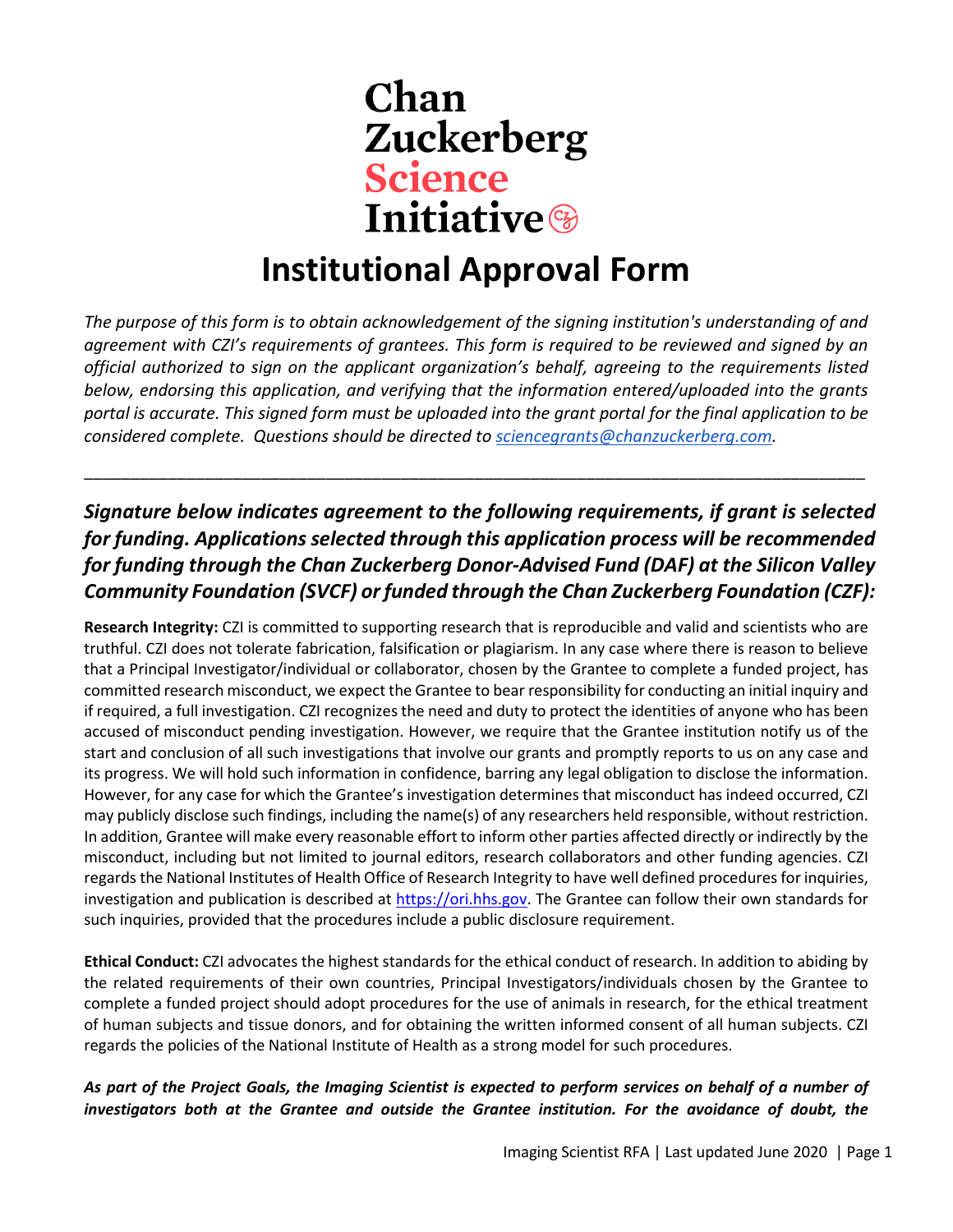*requirements in this section apply to independent research programs of the Imaging Scientist and/or to intellectual property and publications for which the Imaging Scientist is an author or inventor as a result of CZI funding.*

**Data Access:** CZI is committed to developing and using platforms that disseminate data openly and freely. In support of these goals, any datasets either curated or generated through the project should be made publicly available and easily accessible online under an Open Definition-Conformant License (preferably CC0 or CC BY/CC BY SA for data that requires explicit attribution). That said, CZI and SVCF understand the need for subsets of data to be protected or provided with controlled access. In these cases, where necessary, data must be handled in a controlled and proper way in agreement with national and international standards, including all privacy regulations (including without limitation Health Insurance Portability and Accountability Act of 1996 and the Health Information Technology for Economic Clinical Health Act). For projects related to the Human Cell Atlas, any raw data (e.g. sequencing, imaging, etc.) and metadata including both new measurements and newly curated existing datasets must be deposited into the Human Cell Atlas Data Coordination Platform [\(https://www.humancellatlas.org/data-sharing\)](https://www.humancellatlas.org/data-sharing), through mechanisms and formats provided and specified by the platform developers and working groups. All software, formats and information related to the platform can be obtained through [https://github.com/HumanCellAtlas/,](https://github.com/HumanCellAtlas/) and CZI staff will contact grantees with further information and instructions.

**Intellectual Property:** CZI promotes policies that enable technologies to have the broadest reach and impact. In support of that goal, intellectual property should be made freely available for all academic and research use. Specifically, funded work may result in the creation of software and other works of authorship ("Developed Software") and may also result in other intellectual property, both non-software inventions and patentable inventions, as described further below:

**Developed Software:** To encourage sharing and reuse, code produced for new software and tools must be made available through open source licenses wherever possible. Specifically, we assume code used and developed for this project will include some combination of newly developed code ("Developed Code"), preexisting software or code that was previously developed by Grantee ("Pre-Existing Code"), and code licensed from a third party ("Third Party Code"). All Developed Code must be released under a permissive open-source license (MIT, BSD 2-Clause, BSD 3-Clause, or Apache v2.0). All Pre-Existing Code, including any derivatives, should be licensed under the most permissive license possible given any existing licensing terms and conditions applied to the code. Grantees will ensure that they only use or incorporate Third Party Code into the funded project that allows for further distribution (e.g. is provided under such a permissive opensource licensing program), and Grantees will comply with the terms of the licensing program. To promote open collaboration, grantee shall ensure that all code is developed in the open using a code sharing site like GitHub in order to coordinate among grantees, engage the community, and facilitate outside contributions. We encourage Grantees to work collaboratively with CZI and the rest of the community to ensure that the full results of the project are made as widely available as possible.

**Non-Software Inventions (data):** All raw data (sequencing, imaging, etc.) and metadata must be deposited into a publicly accessible repository through mechanisms and formats specified by the data platform developers. CZI staff can answer questions about such data repositories and platforms.

**Patentable Inventions:** In some cases, commercialization of intellectual property rights in the form of patents provides the best route for the broadest availability and dissemination of technology arising from the Grant. Grantee's policies and procedures for intellectual property management should be followed by Grantee, and in all cases, non-exclusive patent licensing should be given preference over exclusive licensing. All patentable and non-patentable intellectual property must be made freely and openly available for all academic and noncommercial use, including non-commercial research use by for-profit companies. Per the foregoing requirements that all intellectual property arising from this grant be made freely and openly available for non